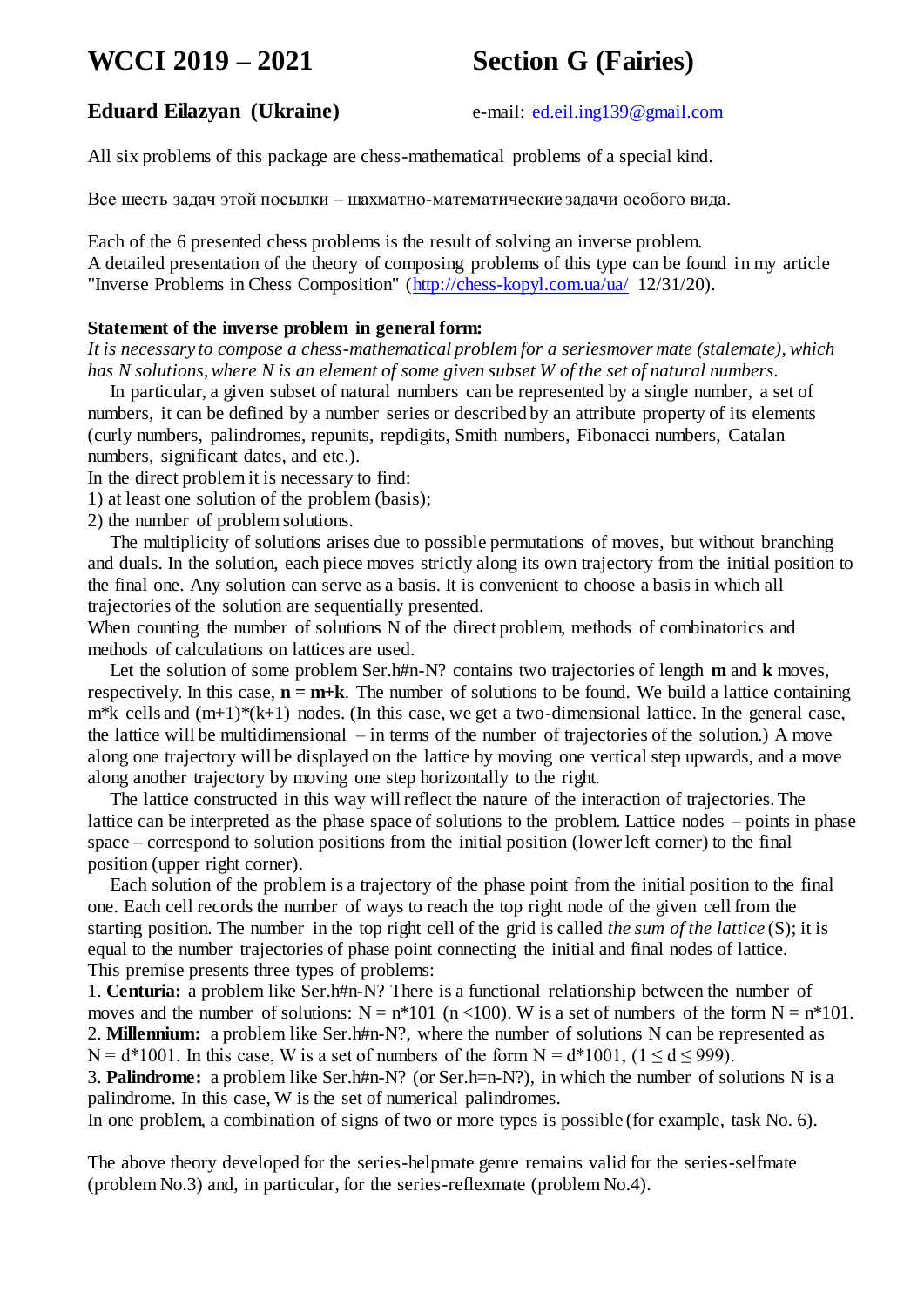

Chess-mathematical problem on series-helpmate Find the (basic) solution and the number of solutions N.

# **Solution №1.**

# **1.Nd3 2.Nxb4 3.exd6 4.d5 5.d4 6.d3 7.d2 8.d1R 9.Rxg1 10.Rxg5 11.Rc5 12.g5 13.g4 14.g3 15.g2 16.g1B 17.Kb5 18.Bh2 19.Bc7 20.Ba5 Nd4#.**

**Number of solutions**. 1st method. Combinatorics.

1. The move Kb5 is autonomous. It can be done on any move (20 possible ways);

2. Of the remaining 19 moves, 2 moves are made by the knight and 17 moves by pawns (before and after promotion);

3. The trajectories of the knight and the e7-pawn intersect on the d3-square (obstruction);

4. Before obstruction 2 moves of the knight and 3 moves of the pawn can be executed in  $C_{2+3}^2$  ways.

- 5. After obstruction 2 moves of the knight and the remaining 12 moves can be done with  $C_{2+12}^2$  ways;
- 6. Therefore, 19 moves Black can make  $C_5^2 + C_{14}^2 = 10 + 91 = 101$  way;
- 7. Taking into account the move of the king, we get the total number of solutions  $N = 101 * 20 = 2020$ .

2nd method. Construction of a lattice for interconnected trajectories.

| 1 2 3 4 5 6 7 8 9 10 11 12 13<br>21 |  |  |  |  |  |  |  |  | 6   10   10   11   13   16   20   25   31   38   46   55   65   76   88  101 |
|-------------------------------------|--|--|--|--|--|--|--|--|------------------------------------------------------------------------------|
|                                     |  |  |  |  |  |  |  |  |                                                                              |

Lattice for the problem Ser.h #20-N?

The sum of the lattice S=101. Taking into account the autonomous trajectory, N=S\*20=101\*20=2020.

#### **Content of the problem:**

- 1. The number of solutions to the problem is  $N = 2020$ , and the number of moves is  $n = 20$ . Centuria.
- 2. Ideal mate in the center of the board.
- 3. Excelsior, two underpromotions; three active blockings with different pieces.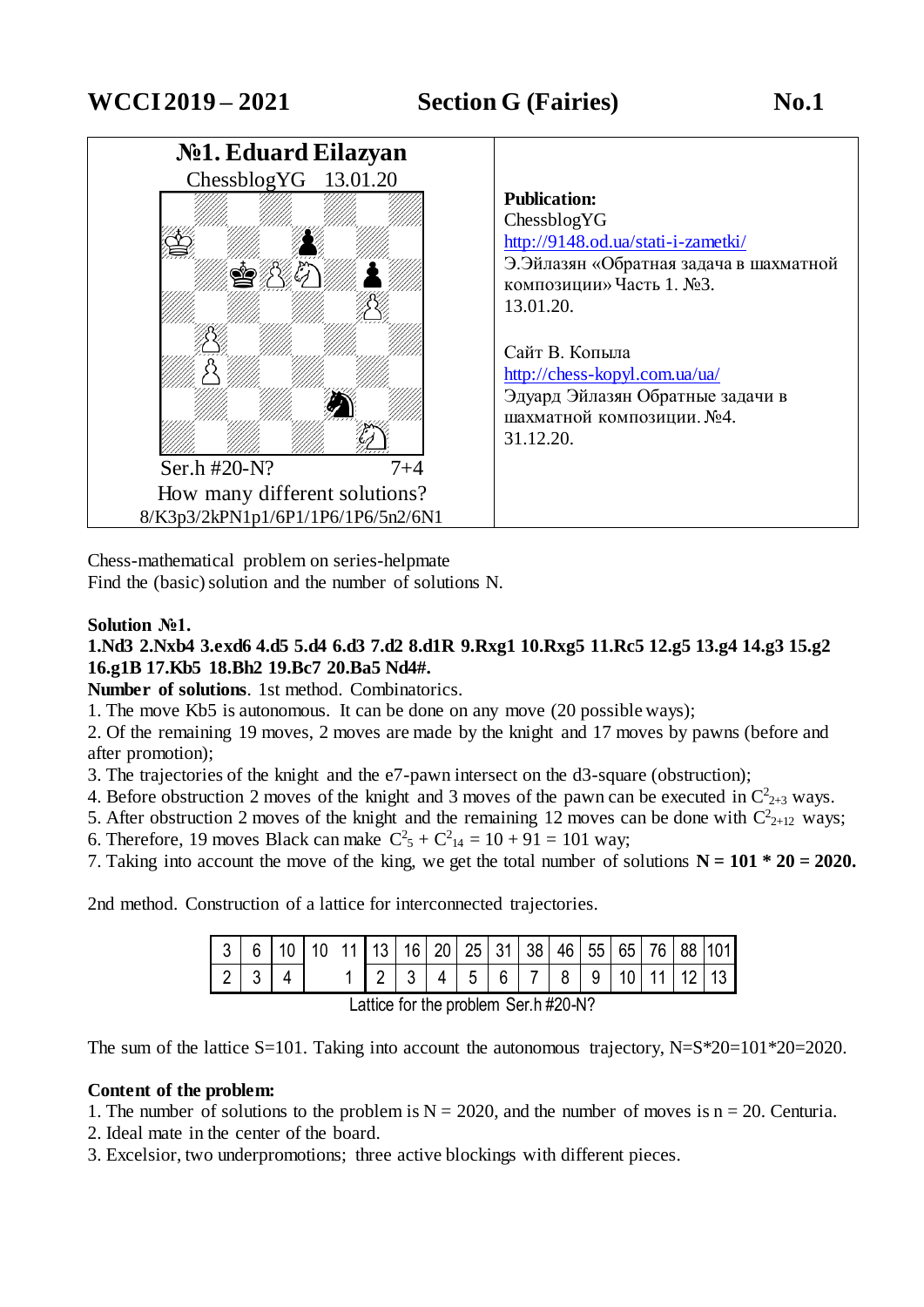

Chess-mathematical problem on series-helpstalemates Find the (basic) solution and the number of solutions N.

#### **Solution №2.**

# **1.g3 2.g2 3.g1B 4.Bd4 5.Kd2 6.Kd3 7.Ke4 8.Be5 9.Kf5 10.Ke6 11.Bd6 12.Kd7 13.Kc6 14.Bc5 15.Kb5 16.Rf4 17.Rxb4 18.b6 Nxb4** stalemate.

**Number of solutions.** We build a lattice for interconnected trajectories.

The solution contains 3 trajectories. The **b6** move is autonomous. It can be done on any move (18 possible ways). The long trajectory consists of the moves of the bishop-pawn and the king – 15 moves. The short trajectory consists of two rook moves: Rf4 and Rxb4. The two paths are related by overlapping the second move of the short trajectory. Overlap zone – 5 moves.

For two connected trajectories, we construct a 2x15 lattice. The starting position corresponds to the lower left node of the lattice. Moves by short trajectory– vertical shift upwards, moves by long trajectory – horizontal shift to the right. The numbers in the cells correspond to the number of ways to reach the top right node of the cell.

|                                          | $3 6 10 10$ 10 10 10 10 10 20 31 43 56 70 85 101 |  |  |  |  |  |  |  |  |  |  |  |  |
|------------------------------------------|--------------------------------------------------|--|--|--|--|--|--|--|--|--|--|--|--|
|                                          | 2 3 4 5 6 7 8 9 10 11 12 13 14 15 16             |  |  |  |  |  |  |  |  |  |  |  |  |
| The letting of the much love Can b-40 MQ |                                                  |  |  |  |  |  |  |  |  |  |  |  |  |

The lattice of the problem Ser.h=18-N?

The sum of the lattice S=101. Taking into account the autonomous trajectory  $N=18*S=18*101=1818$ . The number of solutions is  $N = 1818$ .

#### **Content of the problem:**

1. The number of solutions to the problem N=1818, and the number of moves is n=18. Centuria.

2. Far march of the black king to the stalemate square.

3. Concerted actions of the bishop and the king. Multiple self-pinning and self-unpinning in similar situations with similar motivations.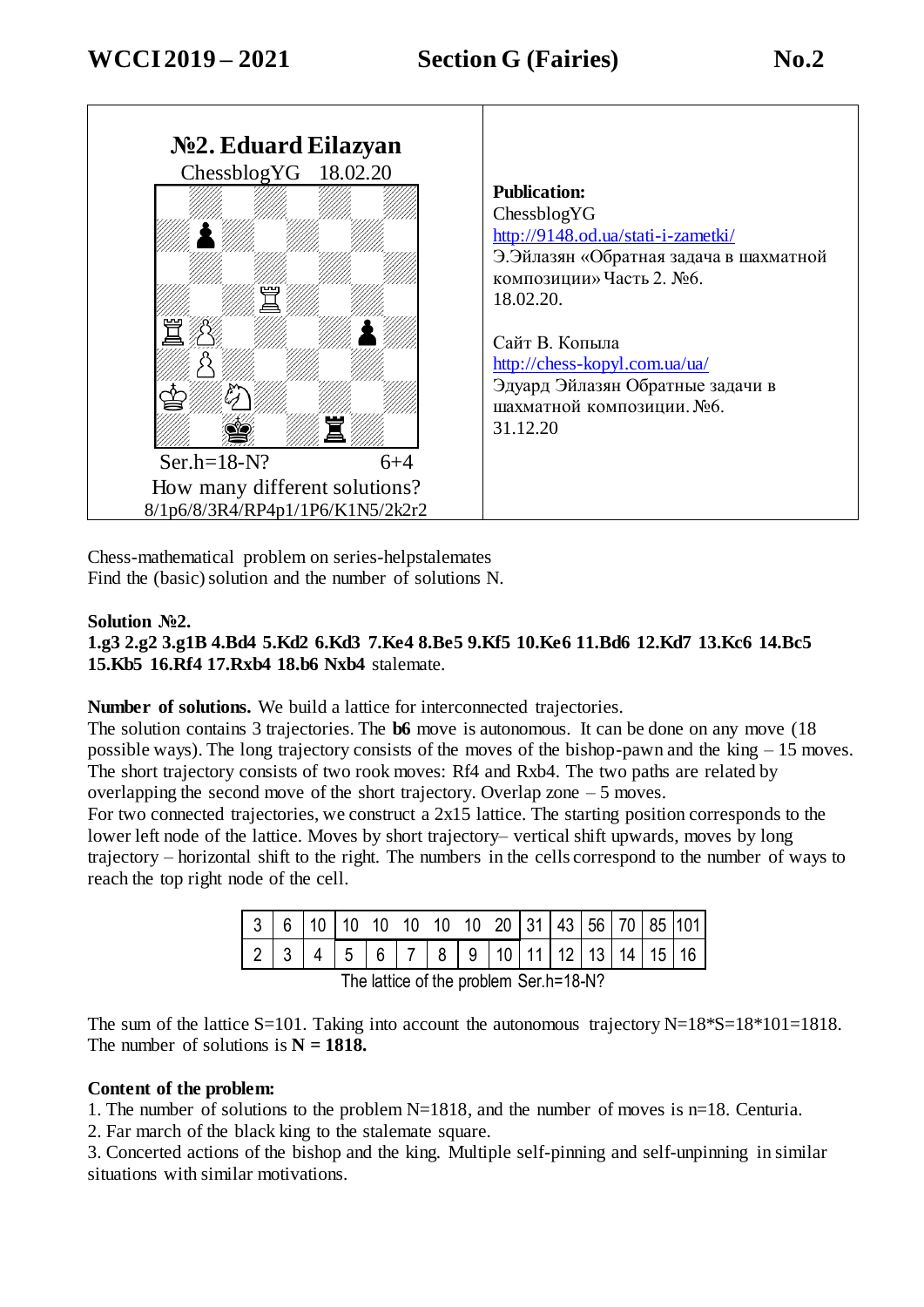

Chess-mathematical problem on series-selfmate Find the (basic) solution and the number of solutions N.

### **Solution №3.**

**1.g4 2.g5 3.g6 4.g7 5.g8B 6.Bxc4 7.Bg8 8.c4 9.c5 10.c6 11.c7 12.c8B 13.Bb7 14.Bxa8 15.Be4 16.Bh7 17.Kg718.Kh8 19.Nh3 20.Rxb2 zz Bxb2#.**

**Number of solutions**. We build a lattice for interconnected trajectories.

The solution consists of three trajectories: one autonomous (Nh3) and two interconnected (2 moves of the white king and the remaining 17 moves; obstruction on the square g7).

The configuration of the trajectories of the solution coincides with the configuration of the trajectories of problem No.1. Therefore, the problems have identical lattices of interconnected trajectories.

| l 3                           |  |  |  |  |                |  |   | 13 16 20 25 31 38 46 |  |                 |   | 55 | 65 <sub>1</sub> | 76 | -88 | 101 |
|-------------------------------|--|--|--|--|----------------|--|---|----------------------|--|-----------------|---|----|-----------------|----|-----|-----|
|                               |  |  |  |  | $\overline{2}$ |  | 4 | 5                    |  | $6 \mid 7 \mid$ | 8 | 9  |                 |    |     |     |
| attico of problem Cor e#20 N2 |  |  |  |  |                |  |   |                      |  |                 |   |    |                 |    |     |     |

Lattice of problem Ser.s#20-N?

The number of solutions considering the autonomous trajectory  $N=S*20=101*20=2020$ .  $N = 2020$ .

#### **Content of the problem:**

1. The number of solutions to the problem N=2020, and the number of moves is n=20. Centuria.

2. Final zugzwang

3. Excelsior, two underpromotions of white pawns into light-squared bishops, two active blockings.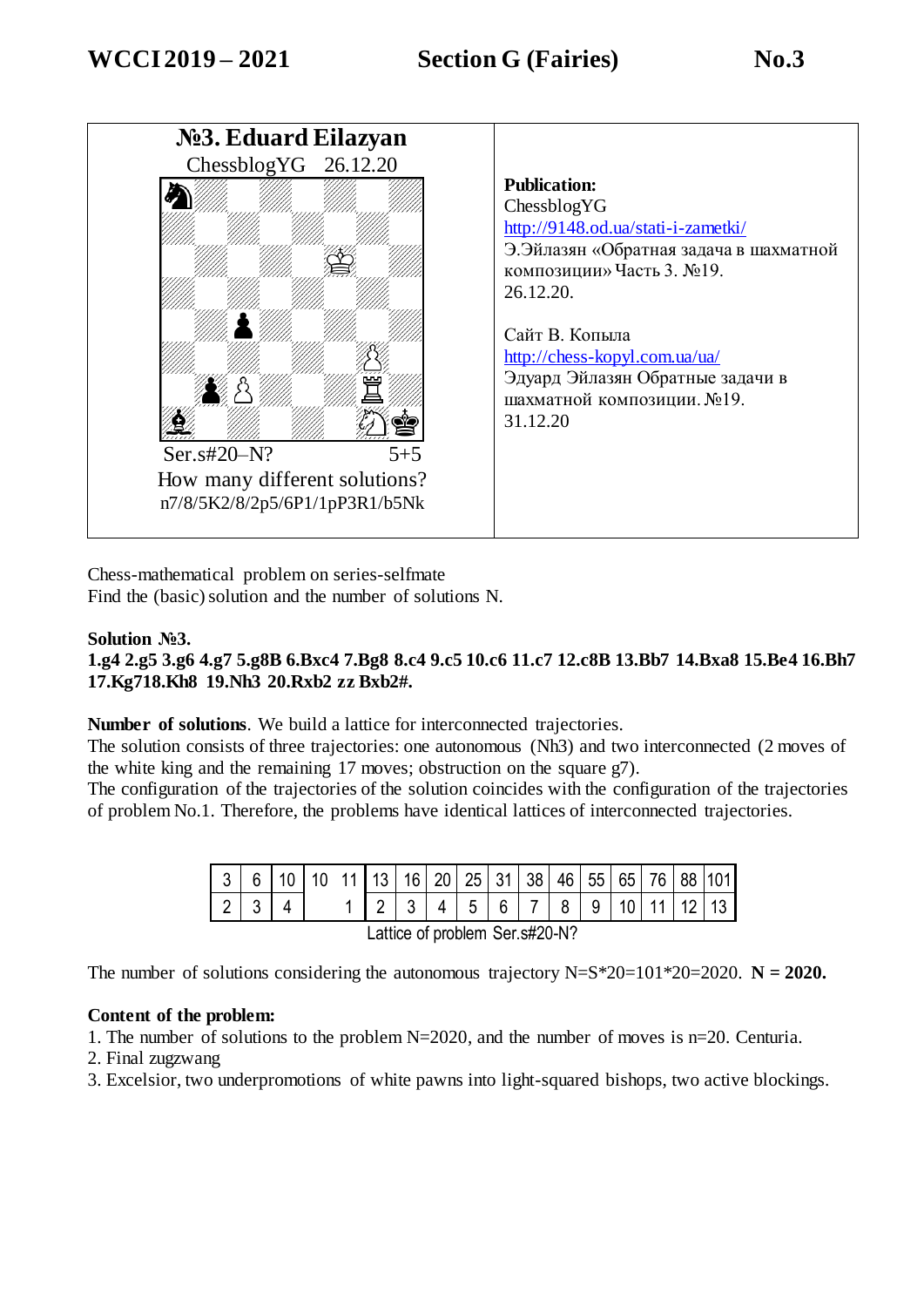

Chess-mathematical problem on series-reflexmate Find the (basic) solution and the number of solutions N.

#### **Solution №4.**

### **1.h5 2.h6 3.h7 4.h8R 5.Rh3 6.Rxb3 7.Rf3 8.Bh4 9.b3**

[or 9.Bxe7 10.b3 11.bxa4 12.a5 13.a6 14.a7 15.a8B!

**Try** 15.a8Q? 16.Qc8 17.Qxe6 18.Qg8 19.Rf7 20.Kf8 Ne6#. But 18.Bf6#! reflexmate to the Black! 16.Bd5 17.Bxe6 18.Bg8 19.Rf7 20.Kf8 Ne6#]

#### **10.bxa4 11.a5 12.a6 13.a7 14.a8B!**

**Try** 14.a8Q? 15-16.Qxe6 17.Qg8 18.Bxe7 19.Rf7 20.Kf8 Ne6#. But 17.Bf2#! reflexmate to the Black! **15.Bd5 16.Bxe6 17.Bg8 18.Rf7 19.B:e7 20.Kf8 Ne6#** reflexmate to the White.

The solution consists of three trajectories: one autonomous (Kf8) and two interconnected (two of the bishop's moves and the remaining 17 moves; blocking on **h4** and overlapping on the same square).

We find the number of solutions by the lattice.

|                                  |                                                           |  | 6   10   11   13   16   20   25   31   38   46   55   65   76   88 |  |  |  |  |  |  |  |  |                |  |  |
|----------------------------------|-----------------------------------------------------------|--|--------------------------------------------------------------------|--|--|--|--|--|--|--|--|----------------|--|--|
|                                  | $\begin{array}{c} \text{1} \text{3} \text{1} \end{array}$ |  | 4 1 2 3 4 5 6 7 8 9                                                |  |  |  |  |  |  |  |  | $10$   11   12 |  |  |
| l attice for problem Ser r#20-N2 |                                                           |  |                                                                    |  |  |  |  |  |  |  |  |                |  |  |

Lattice for problem Ser.r#20-N?

The sum of the lattice S=101. Taking into account the autonomous trajectory, we get the number of solutions  $N=20*101=2020$ .  $N = 2020$ .

#### **Content of the problem:**

1. The number of solutions to the problem is  $N=2020$ , and the number of moves is n=20. Centuria.

- 2.Two tries with a reflexmate to the black king.
- 3. Model mate with the last piece.
- 4. Excelsior, two underpromotions, three active blockings.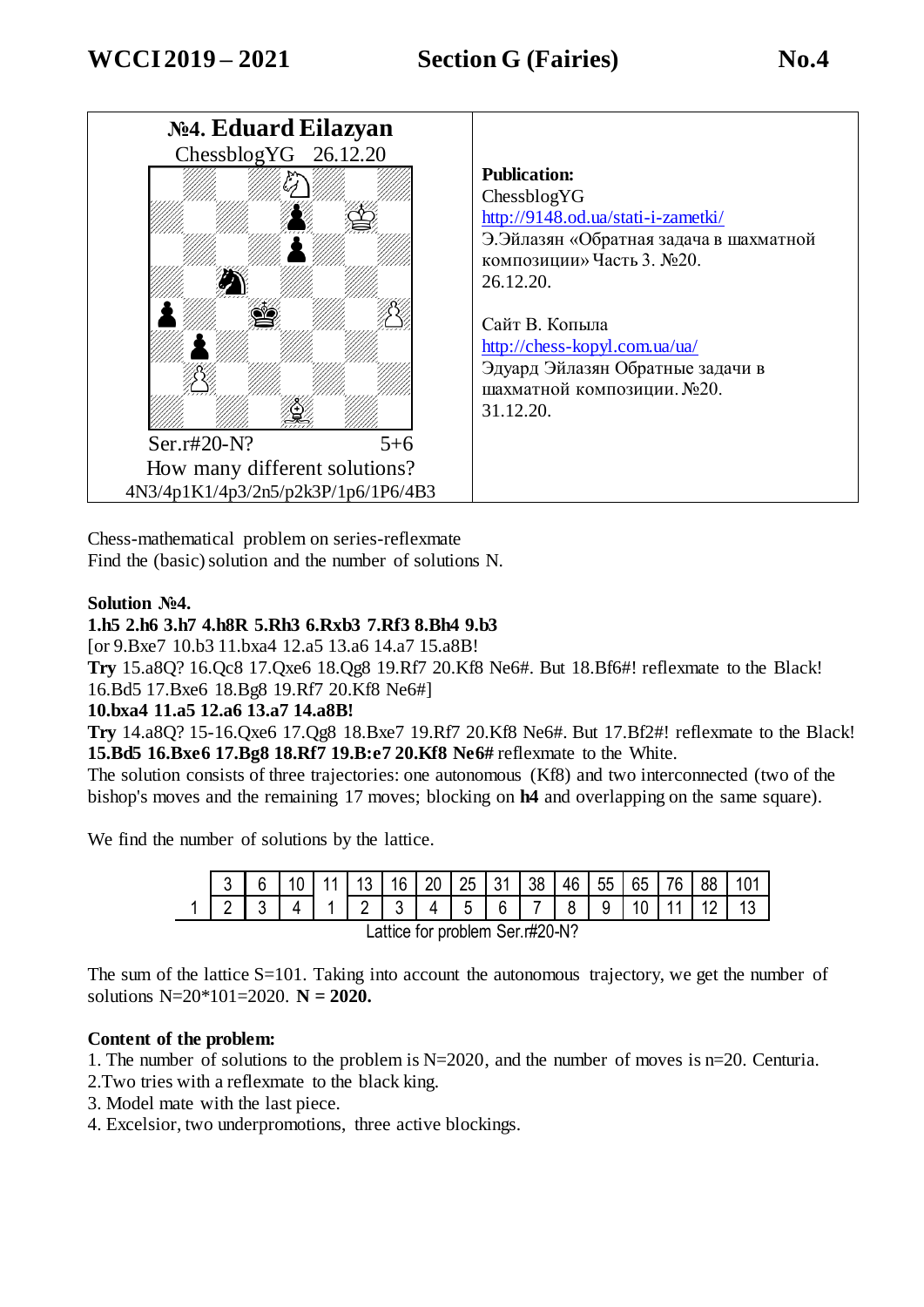

Chess-mathematical problem on series-helpmate

Find the (basic) solution and the number of solutions N.

### **Solution №5.**

**1.Ka5 2.Kb4 3.Kb3 4.Kc2 5.Kd1 6.e5 7.e4 8.e3 9.e2 10.e1B 11.Bd2 12.Bc1 13.e5 14.e4 15.e3 16.e2 17.e1B Ba4#** – beautiful model epaulette mate.

To find the number of solutions, we need a little more theory.

**Catalan's scheme**. Let us consider such configurations in which the interacting trajectories partially overlap, i.e. the initial part of the first trajectory runs along the same squares as the final part of the second trajectory.



Рис. 1. Схема Каталана

Catalan's scheme C(k, m, q) has three independent parameters: **k** is the length of the first trajectory, **m** is the length of the second trajectory, and **q** is the length of the "free" part of the second trajectory. Restrictions are imposed on the parameters:  $q \le m \le k + q$ ;  $v = k+q+1$ -m. For each set of values of the parameters of the Catalan scheme, you can build a lattice and calculate its sum. In the general case, the sum is calculated by binomial coefficients:  $S = C^{m}_{m+k} - C^{m-q-1}_{m+k}$ . If the length of the autonomous trajectory is **a** moves, then the number of moves in the solution of the problem is  $\mathbf{n} = \mathbf{a} + \mathbf{k} + \mathbf{m}$ , and the number of solutions is calculated by the formula  $N = S * C^{a}_{n} = (C^{m}_{m+k} - C^{m+q-1}_{m+k}) * C^{a}_{n}$ .

In problem No.5, the autonomous trajectory of the king contains 5 moves (a=5), in Catalan's scheme  $C(6, 5, 0)$  k+m=6+5=11 moves and one strict move (e5) (r = 1).

The number of moves in the solution is  $n = a+m+k+r = 17$ .

The number of solutions to the problem can be found by the formula:

 $N = C<sup>a</sup>_{n}^{*}S = C<sup>a</sup>_{n}^{*}(C<sup>m</sup>_{m+k} - C<sup>mq-1</sup>_{m+k}) = C<sup>5</sup>_{17}^{*}(C<sup>5</sup>_{11} - C<sup>4</sup>_{11}) = 6188^{*}(462 - 330) = 6188^{*}132 = 816816.$ **Content of the problem:**

1. The number of solutions to the problem  $N = 816816 = 816*1001$ . Millennium.

- 2. Miniature without captures. Two underpromotions into bishops, excelsior.
- 3. Model epaulette mate.